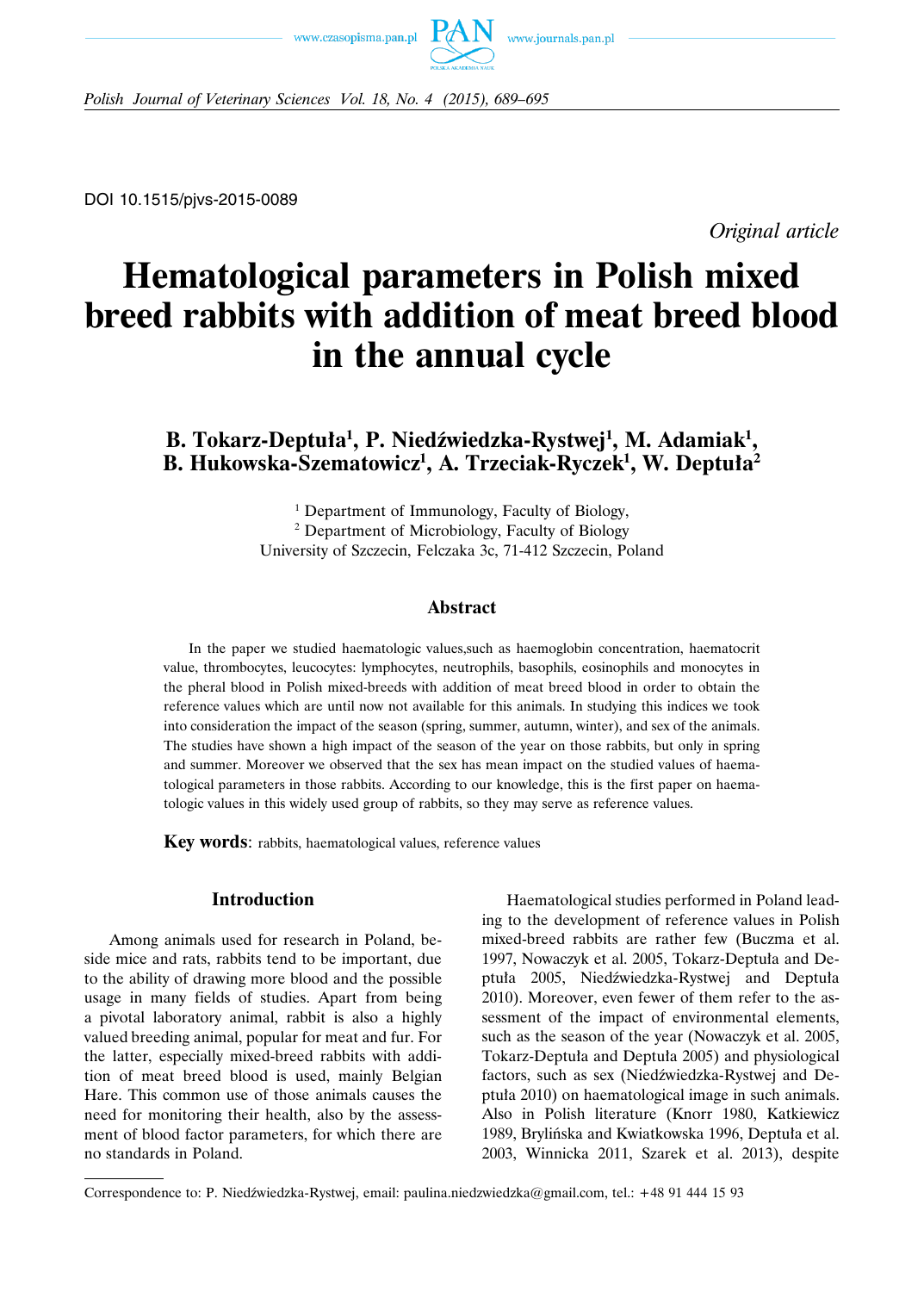

having values of haematological parameters in rabbits, there is no assessment of season or sex. On the other hand, the worldwide research have been performed on rabbits of different races (New Zealand, Agora, Czech and Sylvilagus Bachmani Riparius, cottontail, Soviet Chinchilla, grey giant, albino) and many unspecified mixed-breed rabbits, but only some of them have analysed the impact of the season of the year (Pintor and Grassini 1957, Black et al. 2009, Cetin et al. 2009, Abdel-Azeem et al. 2010, Yaqub et al. 2013), sex (Fox and Laird 1970, Kabata et al. 1991, Aleman et al. 2000, Kim et al. 2002, Burnett et al. 2006, Chineke et al. 2006, Black et al. 2009, Cetin et al. 2009, Poljičak-Milas et al. 2009, Abdel-Azeem et al. 2010, Özkan et al. 2012, Yaqub et al. 2013), age (Bortolotti et al. 1989, Chineke et al. 2006, Olayemi and Nottidge 2007, Archetti et al. 2008, Jeklova et al. 2009, Yaqub et al. 2013), and race of rabbits (Cazabon et al. 2000, Rohilla et al. 2000, Burnett et al. 2006, Chineke et al. 2006, Martinec et al. 2012, Yaqub et al. 2013). Also books (Feldman et al. 2000, Harkness et al. 2007) regarding reference values for haematological parameters in rabbits, present such values only for the New Zealand race, and do not account for environmental or physiological factors.

The aim of the study was to develop reference values for haemoglobin concentration, haematocrit value, volume of thrombocytes, leucocytes: lymphocytes, neutrophils, basophils, eosinophils and monocytes in peripheral blood in Polish mixed-breeds with addition of meat breed blood, considering the impact of the season (spring, summer, autumn, winter) and sex of the animals.

#### **Materials and Methods**

The experiment was conducted on 200 Polish mixed-breed rabbits with an addition of blood of meat breeds, from a licenced farm (Annon 1987). The animals were 6-8 months old, weighing 3.2-4.2 kg, both females and males. During the experiment, the animals were kept at the vivarium of the Department of Microbiology and Department of Immunology of the Faculty of Biology at the University of Szczecin, where zoo-technical parameters were in line with the recommended Polish standards developed in line with the European Union Directive as regards temperature and humidity, as well as lighting and size of cages for animals (Annon 2010). After transportation to the Department vivarium, the animals were provided with a two-week adaptation period. The animals were fed with all-mash rabbit feed (16% Królik z Motycza), at amount of 0.15-0.20 kg/day, and had unlimited access to water.

Samples were collected during four seasons of the year (spring, summer, autumn, winter) twice, by placing a port, for three consecutive days, namely at 0, 24 and 48 h from the commencement of the study, each time at 8 am, from marginal vein of the ear (every seven days).

The blood was analysed for haemoglobin concentration, haematocrit value, as well as volume of thrombocytes, leucocytes: lymphocytes, neutrophils, basophils, eosinophils and monocytes according to commonly known and used standards. The results of haematological tests were subject to the statistical analysis with t-Student test with Statistica 6.0 software. It was confirmed with Shapiro-Wilk's test that the population is normally distributed. Results have been presented in Table 1.

**Results**

The analysis of the seasons' of the year impact on the blood parameters in Polish mixed-breed rabbits with an addition of blood of meat breeds, without considering the sex (Table 1) revealed that an increase was recorded in females exclusively in summer and autumn, while in males in summer and winter, whereas in females this only referred to the number of eosinophils and neutrophils, while in males – to the number of neutrophils and thrombocytes. The season of the year has big impact, as it affects six (number of basophils, eosinophils, monocytes, and to a lesser degree of lymphocytes, haemoglobin concentration and number of neutrophils) out of ten analysed haematological factors, principally in spring and summer. Sex of the animals affects three seasons: summer, autumn and winter, but to a small extent and only in number of eosinophils (in females), neutrophils (in males and females), and thrombocytes (in males).

#### **Discussion**

The results obtained for haematological parameters in Polish mixed-breed rabbits with an addition of blood of meat breeds (Table 1), have been compared to the results of studies obtained by Polish authors performing observations also on Polish mixed-breed rabbits (Knorr 1989, Brylińska and Kwiatkowska 1996, Buczma et al. 1997, Deptuła et al. 2003, Nowaczyk et al. 2005, Tokarz-Deptuła and Deptuła 2005, Niedźwiedzka-Rystwej and Deptuła 2010, Winnicka 2011, Szarek et al. 2013), and to a lower extend to the results by other authors regarding rabbits other than Polish mixed-breed rabbits, the results of which studies were presented in the same units as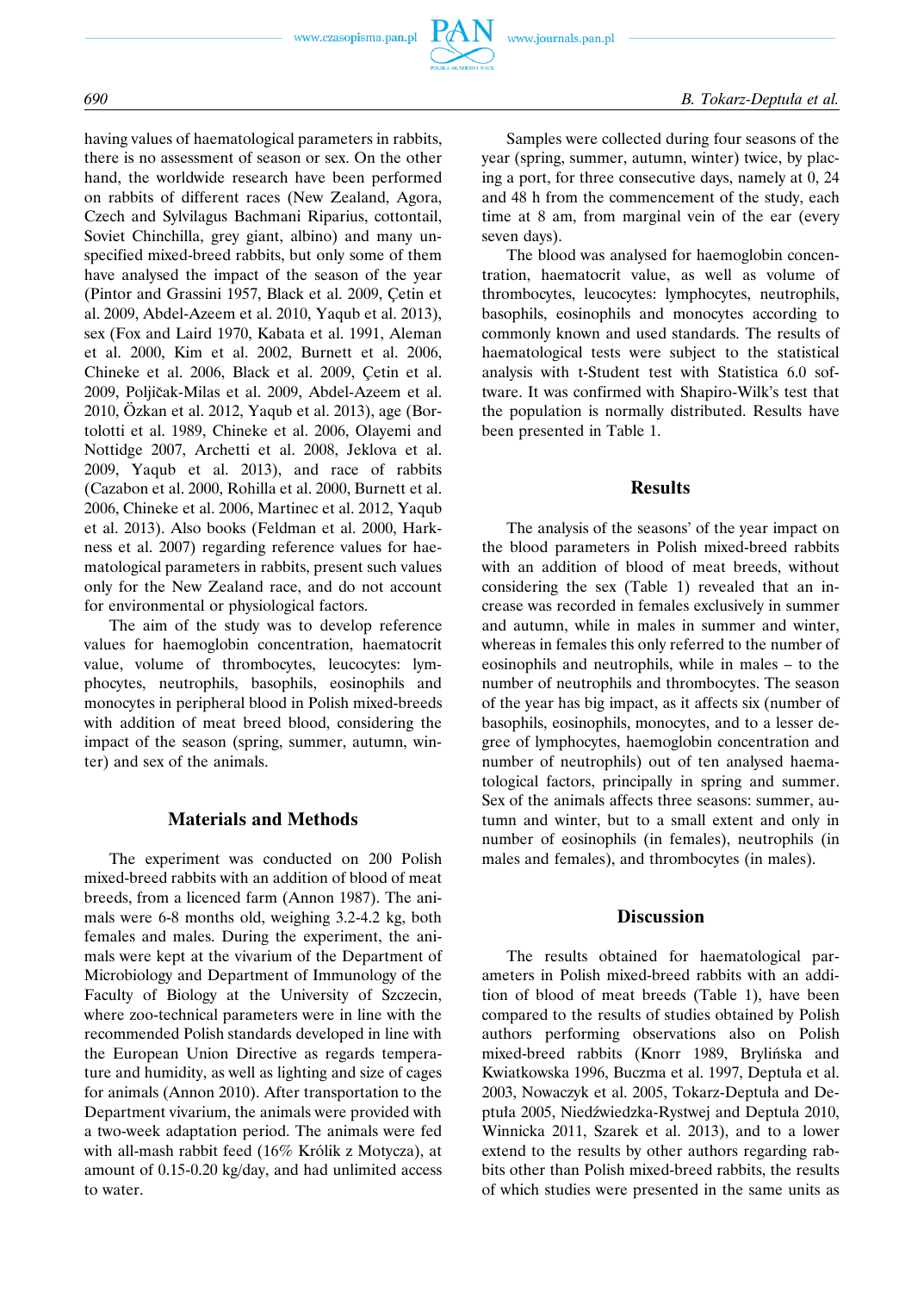|                                                                                                                                                                                                                                    |                                |                |              |                  |             |                  | Values           |              |            |                        |                     |              |                       |
|------------------------------------------------------------------------------------------------------------------------------------------------------------------------------------------------------------------------------------|--------------------------------|----------------|--------------|------------------|-------------|------------------|------------------|--------------|------------|------------------------|---------------------|--------------|-----------------------|
| Parameters                                                                                                                                                                                                                         |                                |                | spring       |                  |             | summer           |                  |              | autumn     |                        |                     | winter       |                       |
|                                                                                                                                                                                                                                    |                                | female<br>(25) | male<br>(25) | together<br>(50) | female<br>ဩ | male<br>(25)     | together<br>(50) | female<br>හි | male<br>රි | together<br>(50)       | female<br><u>ති</u> | male<br>(25) | together<br>(50)      |
| Haemoglobin concentration                                                                                                                                                                                                          | ١۶ς                            | 10.98          | 9.58         | 9.65             | 11.66       | 11.63            | $11.64^{b1}$     | 11.75        | 11.54      | $11.64^{b2}$           | 12.15               | 11.61        | $11.89^{\rm{b3}}$     |
| $[\text{mmol/L}]$                                                                                                                                                                                                                  | $\pm$<br>$\overline{\text{S}}$ | 0.40           | 0.88         | 0.64             | 1.00        | 1.33             | 1.17             | 1.53         | 1.87       | ΞI                     | 122                 | 1.47         | 1.36                  |
| Haematocrit [L/L]                                                                                                                                                                                                                  | ١۲                             | 0.34           | 0.36         | 0.36             | 0.36        | 0.35             | 0.36             | 0.37         | 0.35       | 0.36                   | 0.38                | 0.36         | 0.37                  |
|                                                                                                                                                                                                                                    | $+$<br>$\overline{\text{S}}$   | 0.027          | 0.028        | 0.034            | 0.034       | 0.031            | 0.038            | 0.038        | 0.038      | 0.034                  | 0.034               | 0.029        | 0.033                 |
| Thrombocytes [10 <sup>9</sup> /L]                                                                                                                                                                                                  | Ķ                              | 490.83         | 498.8        | 179.54           | 396.73      | 519.76ª          | 416.40           | 445.13       | 442.00     | 443.63                 | 419.53              | 428.08       | 423.50                |
|                                                                                                                                                                                                                                    | $\pm$ GS                       | 139.34         | 120.15       | 174.21           | 91.32       | 84.80            | 101.34           | 157.26       | 149.89     | 152.75                 | 104.45              | 116.00       | 109.03                |
| Leukocytes $[10^9/L]$                                                                                                                                                                                                              | Ŗ                              | 5.16           | 5.36         | 5.23             | 5.22        | 5.69             | 5.93             | 5.43         | 5.24       | 5.34                   | 5.24                | 5.59         | 5.82                  |
|                                                                                                                                                                                                                                    | $\pm$ GS                       | 0.84           | 0.26         | 0.67             | 0.65        | 0.79             | 0.75             | 0.69         | 0.72       | 0.64                   | 0.92                | 0.70         | 0.88                  |
| Lymphocytes [10 <sup>9</sup> /L]                                                                                                                                                                                                   | ۱׺                             | 7.20           | 6.50         | .00b1b2bb3<br>r. | 6.10        | 6.20             | 6.20             | 5.30         | 5.70       | 5.50                   | 6.10                | 5.80         | 5.90                  |
|                                                                                                                                                                                                                                    | $\pm$ GS                       | 0.60           | 0.70         | 0.64             | 0.60        | 0.70             | 0.60             | 0.90         | 1.10       | 001                    | 0.80                | 0.80         | 0.80                  |
| Neutrophils $[10^9L]$                                                                                                                                                                                                              | IУ                             | 3.40           | 3.50         | 3.00             | 3.40        | 3.30             | 3.30             | $4.20^{a}$   | 3.60       | 4.00 <sup>b1b4b6</sup> | 2.80                | $3.30^a$     | 3.00                  |
|                                                                                                                                                                                                                                    | $+1$<br>$\overline{\text{c}}$  | 0.60           | 0.60         | 0.60             | 0.60        | 0.50             | 0.53             | 0.50         | 0.50       | 0.50                   | 0.60                | 0.60         | 0.50                  |
| Basophils [10 <sup>9</sup> /L]                                                                                                                                                                                                     | Ķ                              | 0.12           | 0.11         | 0.12             | 0.18        | 0.19             | $0.18^{b1}$      | 0.23         | 0.23       | $0.23^{b2}$            | 0.30                | 0.27         | $0.28^{\text{b3bs}}$  |
|                                                                                                                                                                                                                                    | $SD +$                         | 0.01           | 0.01         | 0.04             | 0.06        | 0.05             | 0.05             | 0.07         | 0.06       | 0.07                   | 0.07                | 0.06         | 0.06                  |
| Eosinophils $[10^9/L]$                                                                                                                                                                                                             | Ķ                              | 0.05           | 0.05         | 0.04             | $0.14^{a}$  | $\overline{0}$ . | $0.01^{\rm bl}$  | $0.22^{a}$   | 0.13       | $0.17^{b2b4}$          | 0.16                | 0.19         | $0.17^{bs}$           |
|                                                                                                                                                                                                                                    | $SD +$                         | 0.02           | 0.09         | 0.14             | 0.04        | 0.03             | 0.03             | 0.04         | 0.02       | 0.04                   | 0.02                | 0.03         | 0.02                  |
| Monocytes [10 <sup>9</sup> /L]                                                                                                                                                                                                     | بدا                            | 0.17           | 0.13         | 0.16             | 0.19        | 0.19             | 0.19             | 0.31         | 0.28       | $0.30^{b2b4}$          | 0.35                | 0.36         | 0.36 <sup>0.3b5</sup> |
|                                                                                                                                                                                                                                    | $\pm$ GS                       | 0.03           | 0.02         | 0.03             | 0.07        | 0.06             | 0.06             | 0.03         | 0.06       | 0.05                   | 0.08                | 0.09         | 0.08                  |
| Legend: () – number of animals; $\bar{x}$ – mean value; SD – standard deviation, $a$ – statistically significant difference between male and female, $b$ – statistically significant difference between seasons                    |                                |                |              |                  |             |                  |                  |              |            |                        |                     |              |                       |
| (together), where <b>b1</b> – statistically significant difference between spring and summer, <b>b2</b> – statistically significant difference between spring and autumn; <b>b3</b> – statistically significant difference between |                                |                |              |                  |             |                  |                  |              |            |                        |                     |              |                       |
| spring and winter; <b>b4</b> – statistically significant difference between summer and autumn; <b>b5</b> – statistically significant difference summer and winter; <b>b6</b> – statistically significant difference between        |                                |                |              |                  |             |                  |                  |              |            |                        |                     |              |                       |
| autumn and winter                                                                                                                                                                                                                  |                                |                |              |                  |             |                  |                  |              |            |                        |                     |              |                       |

Table 1. Haematological parameters in mix-breed Polish rabbits with addition of blood of meat breed blood in annual cycle considering sex.

Table 1. Haematological parameters in mix-breed Polish rabbits with addition of blood of meat breed blood in annual cycle considering sex.

 $\vec{P}$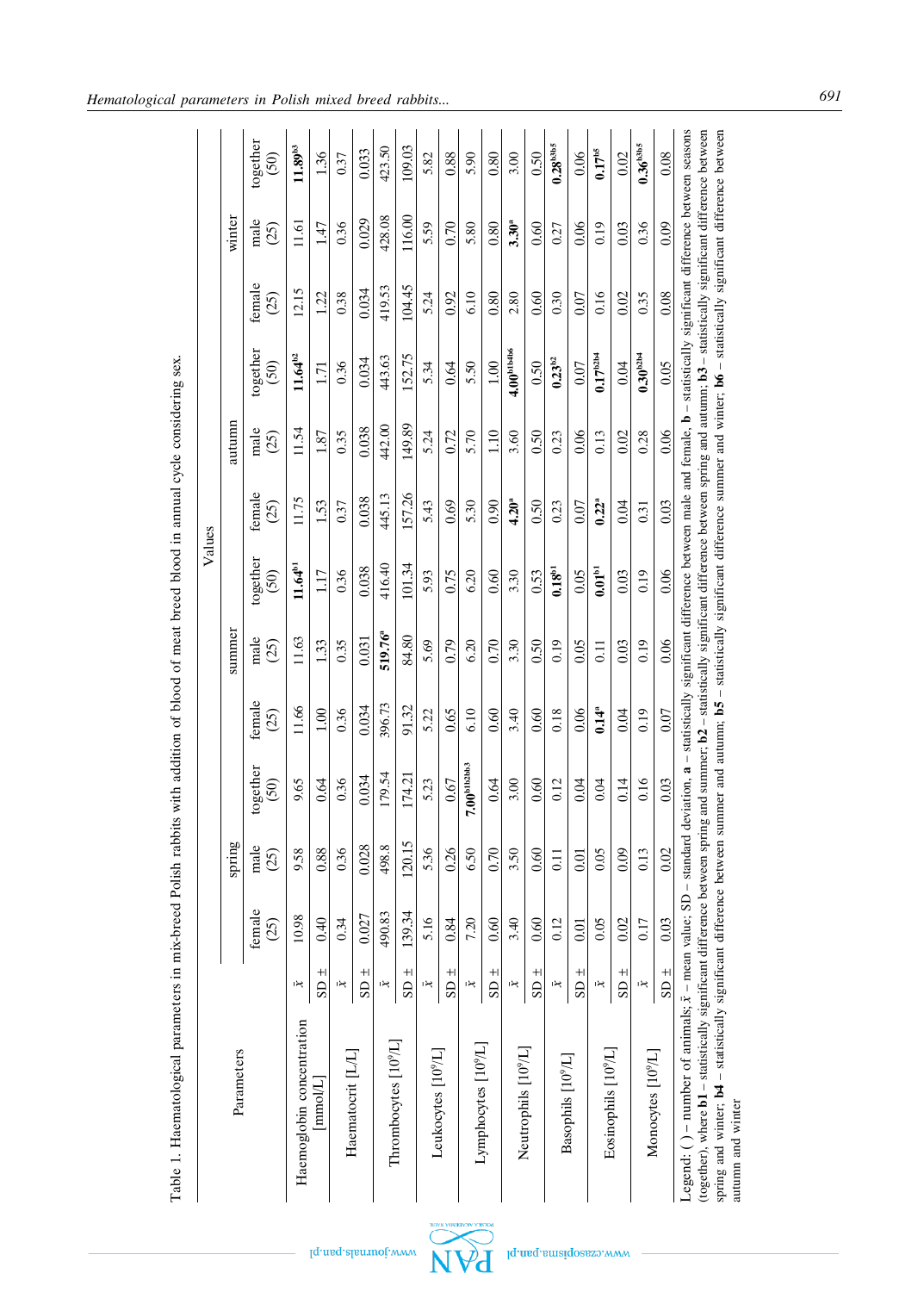

#### *692 B. Tokarz-Deptuła et al.*

in the present study (Pintor and Grassini 1957, Fox and Laird 1970, Bortolotti et al. 1989, Kabata et al. 1991, Aleman et al. 2000, Cazabon et al. 2000, Rohilla et al. 2000, Kim et al. 2002, Burnett et al. 2006, Chineke et al. 2006, Olayemi and Nottidge 2007, Archetti et al. 2008, Black et al. 2009, Cetin et al. 2009, Jeklova et al. 2009, Poljičak-Milas et al. 2009, Abdel-Azeem et al. 2010, Martinec et al. 2012, Özkan et al. 2012, Yaqub et al. 2013).

The obtained results for haemoglobin concentration (Table 1) are slightly higher than the results obtained previously (Buczma et al. 1997, Nowaczyk et al. 2005, Tokarz-Deptuła and Deptuła 2005, Niedźwiedzka-Rystwej and Deptuła 2010) and are comparable to some results of other studies (Bortolotti et al. 1989, Aleman et al. 2000, Abdel-Azeem et al. 2010), while at the same time slightly lower than the values presented in Polish books (Knorr 1980, Deptuła et al. 2003, Winnicka 2011). Haematocrit value in Polish mixed-breed rabbits with addition of blood of meat breeds is comparable to the results obtained in studies on Polish mixed-breed rabbits (Niedźwiedzka-Rystwej and Deptuła 2010) and the values presented in Polish textbooks on unspecified rabbits (Winnicka 2011, Szarek et al. 2013), as well as foreign studies (Hewitt et al. 1989, Hillyer 1994, Aleman et al. 2000, Cazabon et al. 2000, Kim et al. 2002, Black et al. 2009) regarding New Zealand and Sivilagus Bachmani Riparus rabbits. However, as refers to foreign studies, they principally referred to New Zealand and unspecified mixed-breed rabbits, where sporadically lower values (Abdel-Azeem et al. 2010, Ragab et al. 2013) and higher values (Sabolovic et al. 1977, Harkness et al. 2007, Çetin et al. 2009, Abdel-Azeem et al. 2010, Özkan et al. 2012, Ragab et al. 2013) were recorded. The number of thrombocytes (Table 1) was comparable with results obtained for Polish mixed-breed rabbits in Polish studies (Niedźwiedzka-Rystwej and Deptuła 2010) and textbooks (Knorr 1980, Brylińska and Kwiatkowska 1996, Winnicka 2011, Szarek et al. 2013), and foreign studies referring to New Zealand and unspecified mixed-breed rabbits (Harkness et al. 2007, Black et al. 2009, Poljičak-Milas et al. 2009, Özkan et al. 2012), although in the former (Polish) studies regarding mixed-breed and unspecified rabbits higher values were recorded (Katkiewicz 1989, Deptuła et al. 2003, Tokarz-Deptuła and Deptuła 2005). In the foreign studies lower values were observed for Sylvialagus Bachmani Riparius rabbits (Black et al. 2009). The numbers of leucocytes (Table 1) are similar to previously recorded in Polish studies (Buczma et al. 1997, Nowaczyk et al. 2005, Tokarz-Deptuła and Deptuła 2005), and textbooks (Brylińska and Kwiatkowska 1996, Deptuła et al. 2003, Szarek et al. 2013), as well as foreign studies on New Zealand, Soviet Chinchilla, grey giant, albino, and mixed-breed rabbits (Rohilla et al. 2000, Archetti et al. 2008, Jeklova et al. 2009). It must be, however, noticed that in other Polish studies on mixed-breed rabbits and foreign studies on Silvilagus Bachmani Riparius rabbits, also slightly lower values were recorded (Black et al. 2009), while in foreign studies on New Zealand rabbits often higher values were specified (Pintor and Grassini 1957, Kabata et al. 1991, Kim et al. 2002, Özkan et al. 2012). As regards the number of lymphocytes and neutrophils (Table 1), it can be stated that the results confirm prior domestic results presented in publications (Buczma et al. 1997, Nowaczyk et al. 2005, Tokarz-Deptuła and Deptuła 2005, Niedźwiedzka-Rystwej and Deptuła 2010) and textbooks (Knorr 1980, Katkiewicz 1989, Brylińska and Kwiatkowska 1996, Deptuła et al. 2003, Winnicka 2011, Szarek et al. 2013), as well as foreign studies regarding New Zealand, Agora, Czech and Sylvilagus Bachmani Riparius, cottontail, Soviet Chinchilla, grey giant, albino and unspecified mixed-breed rabbits. Similarly, the ranges for basophils, eosinophils, and monocytes are analogically with prior Polish and foreign studies (Table 1). To recapitulate, when comparing the obtained values of red and white blood cell parameters in Polish mixed-breed rabbits with addition of blood of meat breads to prior results both in mixed-breed rabbits (Buczma et al. 1997, Nowaczyk et al. 2005, Tokarz-Deptuła and Deptuła 2005, Niedźwiedzka- -Rystwej and Deptuła 2010), and pure bred rabbits, it can be stated that, similarly as in the case of Polish mixed-breed rabbits, in a vast majority, the values are similar to the ones obtained previously, although as regards the number of thrombocytes and leucocytes, in New Zealand and Sylvilagus Bachmani Riparius rabbits slightly lower values were recorded (Black et al. 2009, Niedźwiedzka-Rystwej and Deptuła 2010, Ragab et al. 2013), as well as higher ones (Pintor and Grassini 1957, Sabolovic et al. 1977, Kabata et al. 1991, Kim et al. 2002, Tokarz-Deptuła and Deptuła 2005, Harkness et al. 2007, Çetin et al. 2009, Abdel-Azeem et al. 2010, Özkan et al. 2012, Ragab et al. 2013).

It can be stated that the season of the year has the greatest impact on the values of basophils, eosinophils and monocytes, as four significant changes were recorded for these parameters, as well as on haemoglobin concentration, number of lymphocytes and neutrophils, where three significant changes were registered (Table 1). It was not shown by prior Polish studies (Nowaczyk et al. 2005, Tokarz-Deptuła and Deptuła 2005), where the impact of the season was only observed on the number of neutrophil granulocytes in Polish mixed-breed rabbits. However, the results of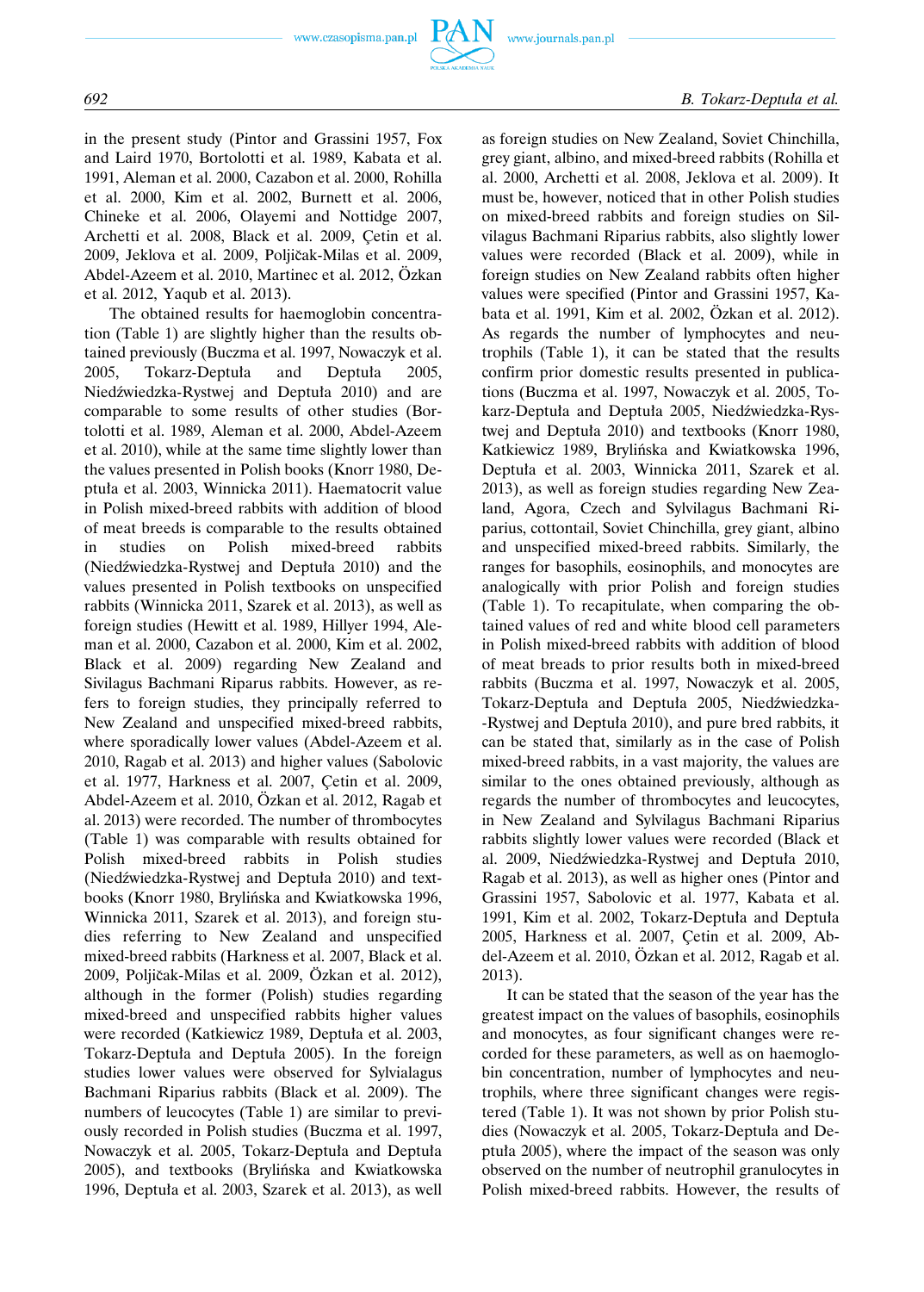

foreign studies are unclear and difficult to compare with the present study. Pintor and Grassini (1957) recorded the impact of the season of the year in unspecified rabbits exclusively on the number of reticulocytes, manifested with increase in autumn and decrease in spring. In turn, in the study by Abel-Azeem et al. (2010), the highest values were recorded for haemoglobin concentration and haematocrit in January, which is not confirmed by the present study. However, Cetin et al. (2009) pointed out that as regards the haemoglobin concentration, the lowest values were recorded in July, which is also different from the present results. The number of leucocytes and lymphocytes was the lowest in July and October, while in our study, the highest number of lymphocytes was recorded in spring. In turn, Black et al. (2009) in Sylvilagus Bachmanii Riparius and rabbits, and Yaqub et al. (2013) in unspecified rabbits, also assessed the impact of the season on haematological parameters in such animals, but did not reveal such impact. To recapitulate these results, it must be stated that the, rather important, impact of the season on such parameters, as revealed in Polish mixed-breed rabbits with addition of blood of meat breeds, is not reflected in prior studies, where the season seems to be of little significance for such parameters, as a smaller number of blood parameters increases, as compared to the present study, including reticulocytes, leucocytes, lymphocytes and haemoglobin concentration. In the present study changes were recorded in the number of basophils, eosinophils, monocytes, and to a smaller extent in lymphocytes, haemoglobin concentration and the number of neutrophils. Furthermore, in our study, the parameters increase more frequently in spring and summer, while in prior studies – in autumn and winter.

The assessment of the impact of the sex of rabbits on the analysed haematological parameters in Polish mixed-breed rabbits with addition of blood of meat breeds, shows that the seasons have a different impact on males and females, as in females significant values were recorded in summer and autumn, while in males – in summer and winter, and in females they refer to the number of eosinophils and neutrophils, while in males – to thrombocytes and neutrophils. The results are hardly comparable to prior Polish studies (Niedźwiedzka-Rystwej and Deptuła 2010), which only involved recording the values both in males and females of Polish mixed-breed rabbits. In turn, the results of the studies obtained presently, as compared to the results obtained abroad, are different and difficult to compare with prior results (Fox and Laird 1970, Kabata et al. 1991, Aleman et al. 2000, Kim et al. 2002, Burnett et al. 2006, Chineke et al. 2006, Black et al. 2009, Çetin et al. 2009, Poljičak-Milas et al. 2009, Abdel-Azeem et al. 2010, Özkan et al. 2012, Yaqub et al. 2013). The present study does not confirm the results obtained by Kabata et al. 1991, who recorded statistically significant lower values of haemoglobin concentration in females of New Zealand breed, and higher values in the number of leucocytes and lymphocytes. Similarly, the results obtained by Özkan et al. 2012, who showed differences between the values obtained in males and females of New Zealand breed exclusively as regards haemoglobin concentration, and the number of granulocytes are different than the present ones. Confirmation of the present results, as regards the number of thrombocytes, can be found in the paper by Burnettet al. 2006 , who revealed that males of New Zealand breed have higher values of this parameter, as well as haemoglobin concentration. The study by Çetin et al. 2009 is not comparable with the present results, as it indicated that in females of Angora breed, lower values are recorded for haemoglobin concentration. Moreover, several studies (Fox and Laird 1970, Aleman et al. 2000, Kim et al. 2002, Chineke et al. 2006, Black et al. 2009, Abdel-Azeem et al. 2010), despite the assessment of the impact of sex on the behaviour of red and white blood cell image parameters in rabbits, did not show any significant changes in this respect. To conclude on the impact of the sex of Polish mixed-breed rabbits with addition of blood of meat breeds on haematological parameters of blood, it is hard to make absolute statements on the impact of this factor on the parameters analysed, as similarly to the case of the first group of rabbits (Polish mixed-breed rabbits) the results are very differentiated. The changes were recorded in the rabbits analysed as regards the number of eosinophils, neutrophils and thrombocytes, while other authors observed changes to haemoglobin concentration, as well as the number of lymphocytes, granulocytes and thrombocytes.

Summing up, it may be concluded that the season of the year in Polish mixed-breed rabbits with addition of blood of meat breeds had quite a high impact, especially in spring and summer, which differs from the previous results, where the changes were mostly observed in autumn and winter. As far as sex of the rabbits is concerned, in Polish mixed-breed rabbits with addition of blood of meat breeds the impact was rather small, as it was shown only on three parameters (number of neutrophils, eosinophils and thrombocytes), but in three seasons of the year (summer, autumn and winter).

#### **Acknowledgements**

Research financed from grant MNiSW/NCN N N308565240.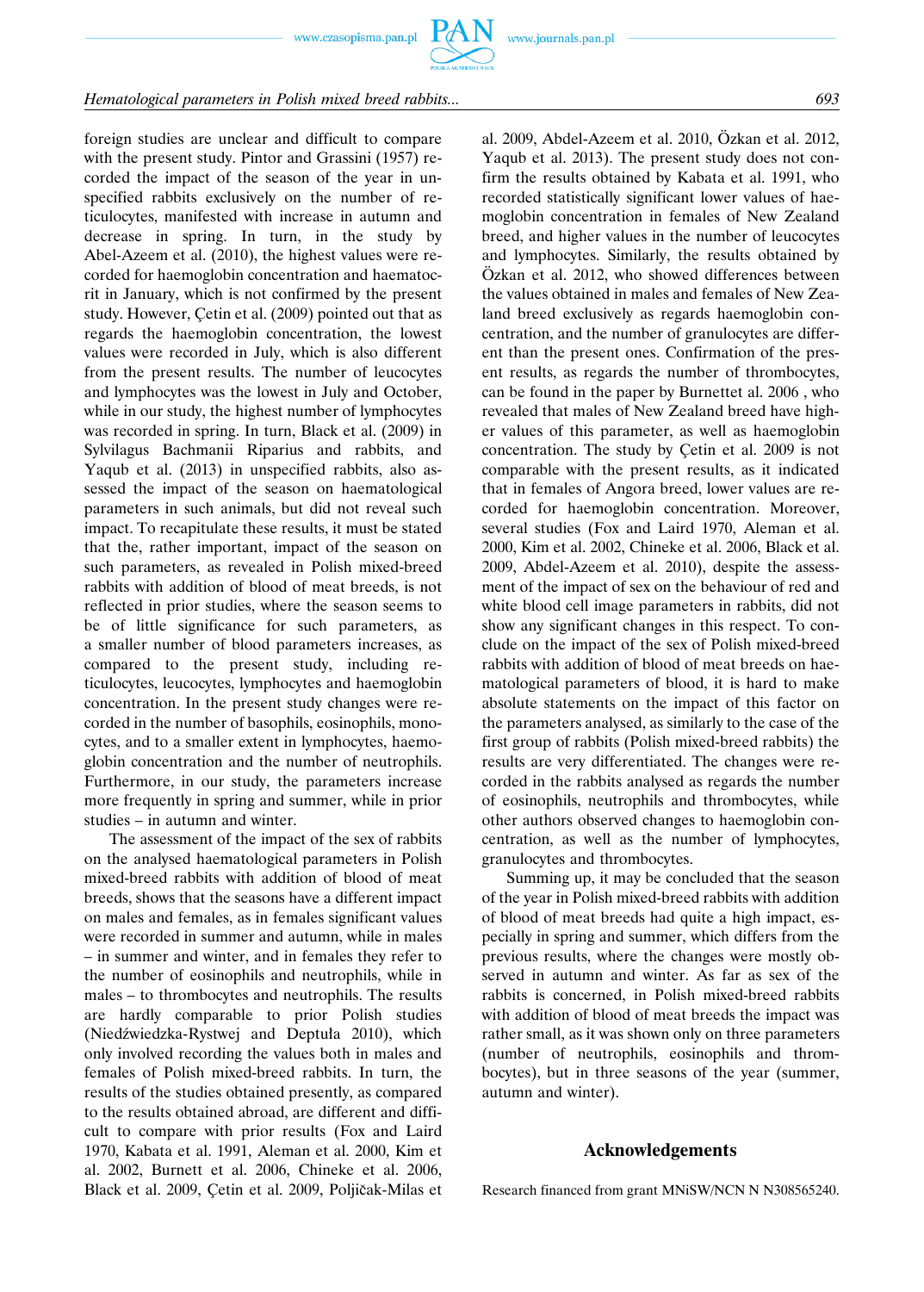## **References**

- Abdel-Azeem AS, Abdel-Azim AM, Darwish AA, Omar EM (**2010**) Haematological and biochemical observations in four pure breeds of rabbits and their crosses under Egyptian environmental conditions. World Rabbit Sci 18: 103-110.
- Aleman CL, Noa M, Mas R, Rodeiro I, Mesa R, Menendez R, Gamez R, Hernandez C (**2000**) Reference data for the principal physiological indicators in three species of laboratory animals. Lab Anim 34: 379-385.
- Anon (**1987**) Information and training materials of the Laboratory Animals Section, General Assembly of the Association of Agriculture Engineers and Technicians, pp 26-77.
- Anon (**2010**) European Union Directive 2010/63/UE of 22 of September 2010 for protection of animals for scientific purposes.
- Archetti I, Tittarelli C, Ceriolo M, Brivio R, Grilli G, Lavazza A (**2008**) Serum chemistry and hematology values in commercial rabbits: preliminary data from industrial farms in Northern Italy. Proceedings of 9<sup>th</sup> World Rabbit Congress, Italy, pp 1147-1151.
- Black DM, Gilardi KV, Hamilton LP, Williams E, Williams DF, Kelly PA, Gardner I (**2009**) Hematologic and biochemistry reference values for the endangered riparian brush rabbit (Sylvilagus bachmani riparius). J Wildl Dis 45: 491-496.
- Bortolotti A, Castelli D, Bonati M (**1989**) Hematology and serum chemistry values of adult, pregnant and newborn New Zealand rabbits (Oryctolagus cuniculus). Lab Anim Sci 39: 437-439.
- Brylińska J, Kwiatkowska J (**1996**) Laboratory animals. Methods of breeding and experiments. 1st ed., Universitas, Kraków.
- Buczma M, Królak M, Deptuła W (**1997)** Dynamic of changes of haematological parameters and NBT reduction test in rabbits in annual cycle. Centaur Lubuski 30: 61-62.
- Burnett N, Mathura KE, Metivier KS, Holder RB, Brown G, Campbell M (**2006**) An investigation into haematological and serum chemistry parameters of rabbits in Trinidad. World Rabbit Sci 14: 175-187.
- Cazabon EP, Rastogi RK, Laukner FB, Ali BA (**2000**) Some haematological values in rabbits from subtropical Trinidad, West Indies. World Rabbit Sci 8: 63-65.
- Chineke CA, Ologun AG, Ikeobi CO (**2006)** Haematological parameters in rabbit breeds and crosses in humid tropics. Pak J Biol Sci 9: 2102-2106.
- Cetin N, Bekyürek T, Cetin E (2009) Effect of sex, pregnancy and season on some haematological and biochemical blood values in angora rabbits. Scand J Lab Anim Sci 36: 155-162.
- Deptuła W, Lener M, Tokarz-Deptuła B, Stosik M (**2003**) The immune system and infectious diseases in rabbits. 1st ed., US, Szczecin.
- Feldman BF, Zinkl JG, Jain NC (**2000**) Schalm's veterinary hematology. 1st ed., Lippincott Williams & Williams, Philadephia, Baltimore, New York, London, Buenos Aires, Hong Kong, Sydney, Tokio.
- Fox RR, Laird CW (**1970**) Diurnal variations in rabbits: hematological parameters. Am J Physiol 218: 1609-1612.
- Gaafar HMA, Ragab AA, El-reidy KFA (**2014**) Effect of diet supplemented with pumpkin (Cucurbita moschata) and black seed (Nigella sativa) oils on performance of rabbits: 1- Growth performance, blood hematology and carcass traits of growing rabbits. Rep Opinion 6: 52-59.
- Harkness JE, Turner PV, Vande Wounde S, Wheler CL (**2007**) Harkness and Wagner's biology and medicine of rabbits and rodents. 1st ed. Wiley-Blackwell, Boston, Oxford, Chichester, Berlin, Singapore, Melbourne, Tokyo, Beijing.
- Hewitt CD, Innes DJ, Savory J, Wills MR (**1989**) Normal biochemical and hematological values in New Zealand white rabbits. Clin Chem 35: 1777-1779.
- Hillyer EV (**1994**) Pet rabbits. Vet Clin North Am Small Anim Pract 24: 25-65.
- Jacobson HA, Kirkpatrick RL, Burkhart HE, Davis JW (**1978**) Hematologic comparisons of shot and live trapped cottontail rabbits. J Wildl Dis 14: 82-88.
- Jeklova E, Leva L, Knotigova P, Faldyna M (**2009**) Age-related changes in selected haematology parameters in rabbits. Res Vet Sci 86: 525-528.
- Kabata J, Gratwohl A, Tichelli A, John L, Speck B (**1991**) Hematologic values of New Zealand white rabbits determined by automated flow cytometry. Lab Anim Sci 41: 613-619.
- Katkiewicz M (**1989**) Laboratory animals diseases and usage. 1st ed., SGGW-AR, Warszawa.
- Kim JC, Yun HI, Cha SW, Kim KH, Koh WS, Chung MK (**2002**) Haematological changes during normal pregnancy in New Zealand White rabbits: a longitudinal study. Comp Clin Path 11: 98-106.
- Knorr F (**1980**) Diseases of rabbits. 2nd ed., PWRiL, Warszawa.
- Martinec M, Härtlova H, Chodová D, Tůmová E, FuČiková A (**2012**) Selected haematological and biochemical indicators in different breeds of rabbits. Acta Vet Brno 81: 371-375.
- Niedźwiedzka-Rystwej P, Deptuła W (**2010**) Haematological factors in healthy rabbits. Adv Agr Sci 13: 121-125.
- Nowaczyk P, Deptuła W, Tokarz-Deptuła B (**2005)** Selected parameters of blood in annual period in rabbits. Acta Biologica 12: 57-63.
- Olayemi FO, Nottidge HO (**2007**) Effect of age on the blood profiles of the New Zealand rabbit in Nigeria. Afr J Biomed Res 10: 73-76.
- Özkan C, Kaya A, Akgul Y (2012) Normal values of haematological and some biochemical parameters in serum and urine of New Zealand white rabbits. World Rabbit Sci 20: 253-259.
- Pintor PP, Grassini V (**1957**) Individual and seasonal spontaneous variations of haematological values in normal male rabbits; statistical survey. Acta Haematol 17: 122-128.
- PoljiČak-Milas N, Kardum-Skelin I, Vudan M, Marenjak TS, Ballarin-Perharić A, Milas Z (**2009**) Blood cell count analyses and erythrocyte morphometry in New Zealand white rabbits. Vet Arhiv 79: 561-571.
- Rohilla PP, Bujaubauah KM, Singh G, Kumar M (**2000**)